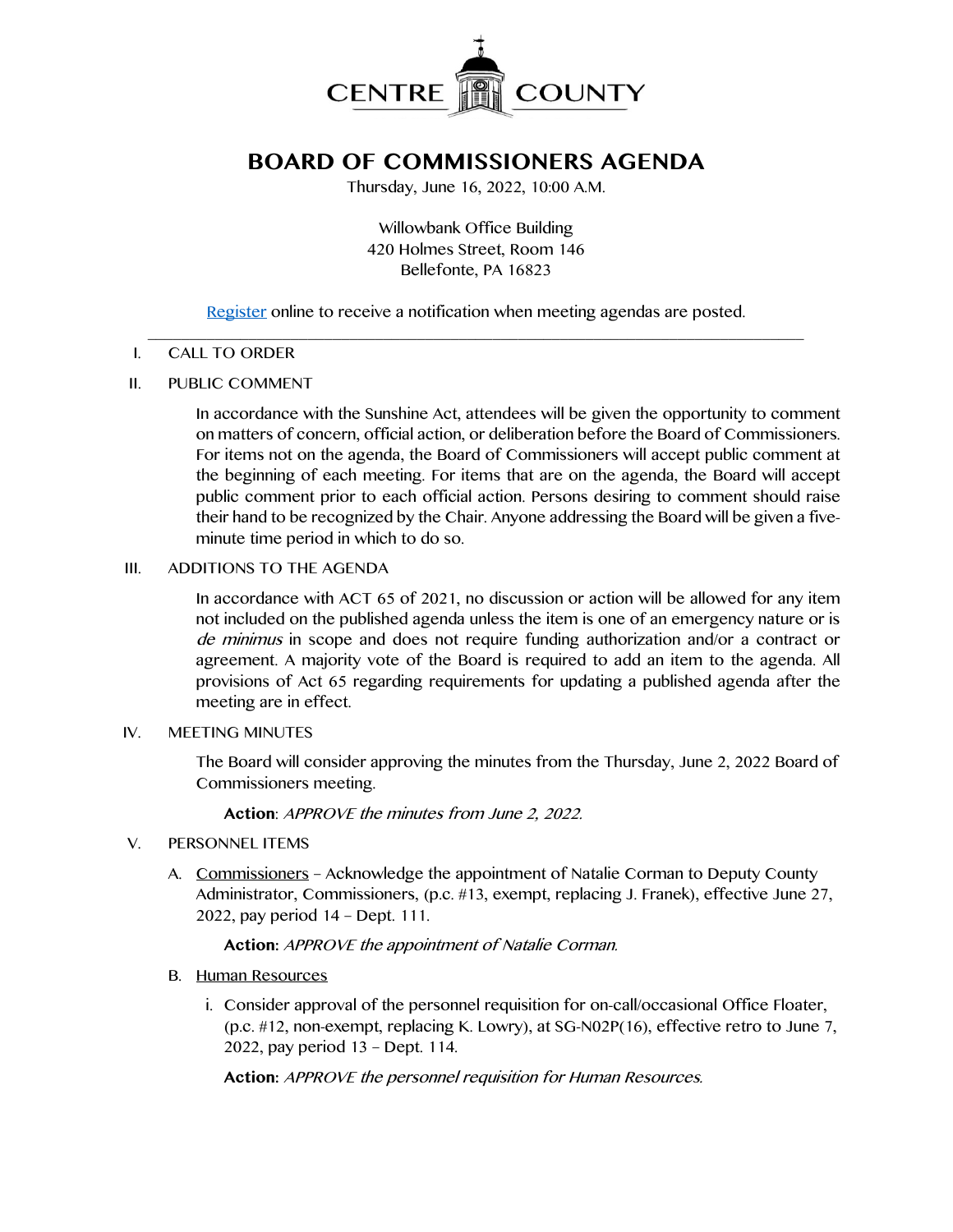- C. Correctional Facility
	- i. Consider approval of the appointment for Benjamin G. Burnisky, to full-time Corrections Officer, Correctional Facility, (p.c. #17, non-exempt, replacing D. Keegan), at SG-N10X(01)--\$21.00/hour, effective June 21, 2022, pay period 14. Conditional upon satisfactory completion of pre-employment requirements. Salary budget savings for 2022 \$6,696, annualized salary impact for 2023 \$8,778 - Dept. 333.
	- ii. Consider approval of the appointment for Joselyn R. Fontanella, to full-time Corrections Officer, Correctional Facility, (p.c. #32, non-exempt, replacing T. Vonada), at SG-N10X(01)--\$21.00/hour, effective June 21, 2022, pay period 14. Conditional upon satisfactory completion of pre-employment requirements. Salary budget savings for 2022 \$11,350, annualized salary impact for 2023 \$8,778 - Dept. 333.
	- iii. Consider approval of the appointment for Kyle D. Bodle, to full-time Corrections Officer, Correctional Facility, (p.c. #80, non-exempt, replacing G. Krause), at SG-N10X(01)--\$21.00/hour, effective June 21, 2022, pay period 14. Conditional upon satisfactory completion of pre-employment requirements. Salary budget savings for 2022 \$9,770, annualized salary impact for 2023 \$8,778 - Dept. 333.
	- iv. Consider approval of the appointment for Brittney M. Brennan, to full-time Corrections Officer, Correctional Facility, (p.c. #11, non-exempt, replacing J. Young), at SG-N10X(01)--\$21.00/hour, effective June 21, 2022, pay period 14. Conditional upon satisfactory completion of pre-employment requirements. Salary budget impact for 2022 \$11,732, annualized salary impact for 2023 \$6,656 - Dept. 333.
	- v. Consider approval of the appointment for Terra L. Wesley, to full-time Corrections Officer, Correctional Facility, (p.c. #103, non-exempt, replacing J. Rockey), at SG-N10A(02)--\$21.25/hour, effective June 21, 2022, pay period 14. Conditional upon satisfactory completion of pre-employment requirements. Salary budget impact for 2022 \$245, annualized salary impact for 2023 \$1,976 - Dept. 333.
	- vi. Consider approval of the appointment for Vincenzo G. Albegiani, to full-time Corrections Officer, Correctional Facility, (p.c. #54, non-exempt, replacing W. Warner), at SG-N10X(01)--\$21.00/hour, effective June 21, 2022, pay period 14. Conditional upon satisfactory completion of pre-employment requirements. Salary budget impact for 2022 \$2,919, annualized salary savings for 2023 \$3,328 - Dept. 333.

# **Action:** APPROVE the Correctional Facility items i-vi.

D. Facilities Management – Consider approval of the personnel requisition for full-time Custodial Worker 1, Facilities Management, (p.c. #17, non-exempt, replacing K. Renaud), at SG-N02, effective retro to June 8, 2022, pay period 13 – Dept. 161.

**Action:** APPROVE the personnel requisition for Facilities Management.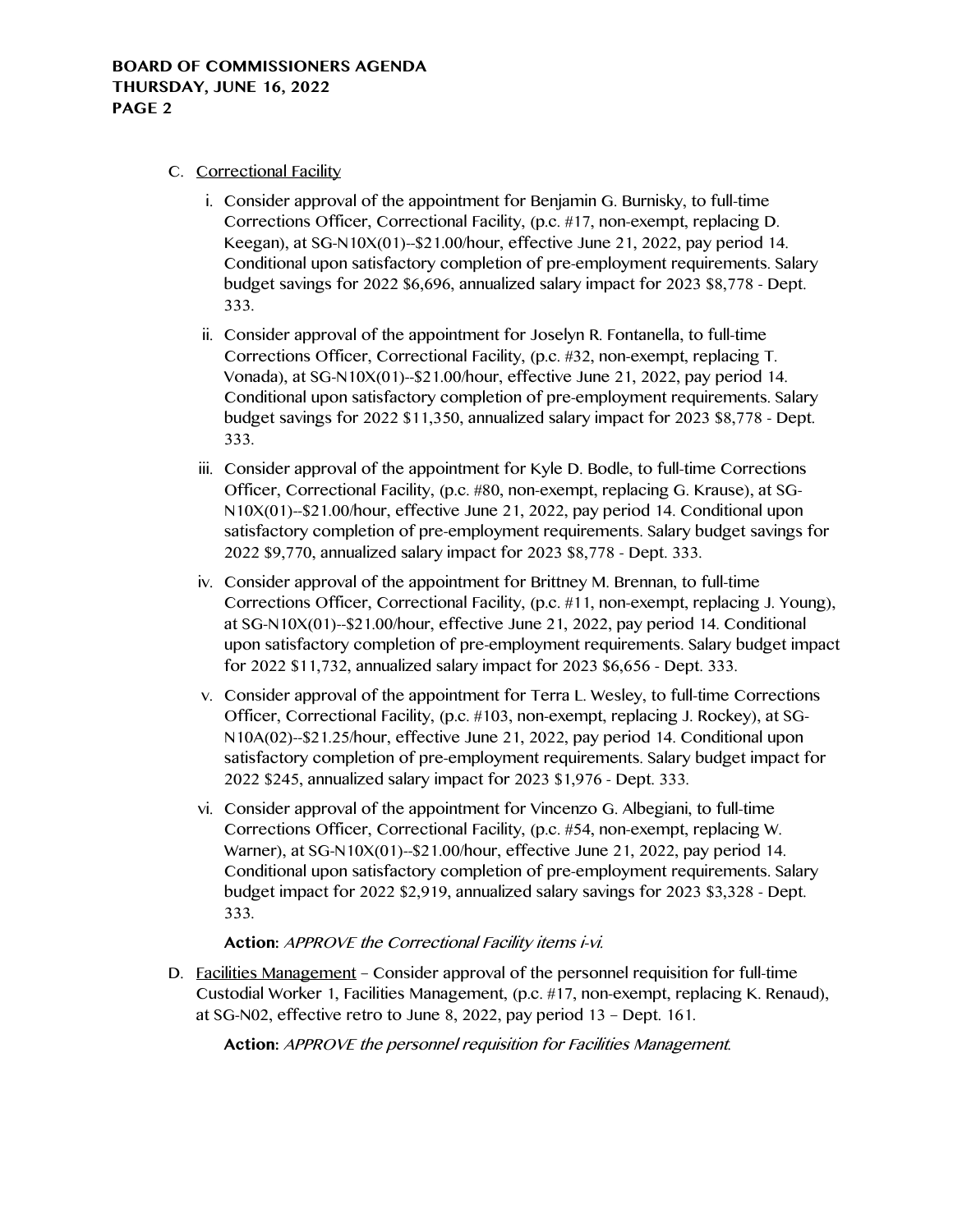## **BOARD OF COMMISSIONERS AGENDA THURSDAY, JUNE 16, 2022 PAGE 3**

## E. Human Services

- i. Aging
	- 1. Consider approval of the change in title/position for Kevin Kiehl, full-time Aging Care Manager 2, Aging, (p.c. #24, non-exempt, 75 Hour), to full-time Ombudsman/Apprise Coord. Aging Care Manager 2 (80), Aging, (p.c. #07, non-exempt, 80 Hour, replacing D. Gregg), effective June 19, 2022, pay period 14 (No change in pay rate). Salary budget savings for 2022 \$858 - Dept. 521.
	- 2. Consider approval of the personnel requisition for full-time Aging Care Manager 2, Aging, (p.c. #24, non-exempt, replacing K. Kiehl), at SG-N12, effective retro to June 2, 2022, pay period 12 – Dept. 521.
	- 3. Consider approval of the personnel requisition for full-time Aging Care Manager 2, Aging, (p.c. #11, non-exempt, replacing A. Reese), at SG-N12, effective retro to May 31, 2022, pay period 12 – Dept. 521.

# **Action:** APPROVE the Aging items 1-3.

ii. Children & Youth Services – Consider approval of the appointment for Mackenzie N. Williams, full-time Caseworker 1, C&YS, (p.c. #13, non-exempt, replacing A. Commerer), at SG-N11A(01)--\$16.90/hour, effective July 5, 2022, pay period 15. Conditional upon satisfactory completion of pre-employment requirements. Salary budget savings for 2022 \$20,846, annualized salary savings for 2023 \$3,101 - Dept. 511.

## **Action:** APPROVE the appointment for Mackenzie Williams.

## iii. MH/ID/EI

- 1. Consider approval of the appointment for Ashley R. Eaton, full-time Caseworker 1, MH/ID/EI, (p.c. #25, non-exempt, replacing J. Rockey), at SG-N10A(01)--\$16.16/hour, effective July 11, 2022, pay period 15. Conditional upon satisfactory completion of pre-employment requirements. Salary budget savings for 2022 \$13,248, annualized salary savings for 2023 \$3,627 - Dept. 561.
- 2. Consider approval of the personnel requisition for full-time Human Services Administrator, MH/ID/EI, (p.c. #03, exempt, replacing N. Corman), at SG-S61, effective retro to June 14, 2022, pay period 13 – Dept. 561.
- 3. Consider approval of the personnel requisition for full-time Department Clerk 3 (MH), MH/ID/EI, (p.c. #34, non-exempt, replacing J. Wasson), at SG-N08, effective retro to June 8, 2022, pay period 13 – Dept. 561.

**Action:** APPROVE the MH/ID/EI items 1-3.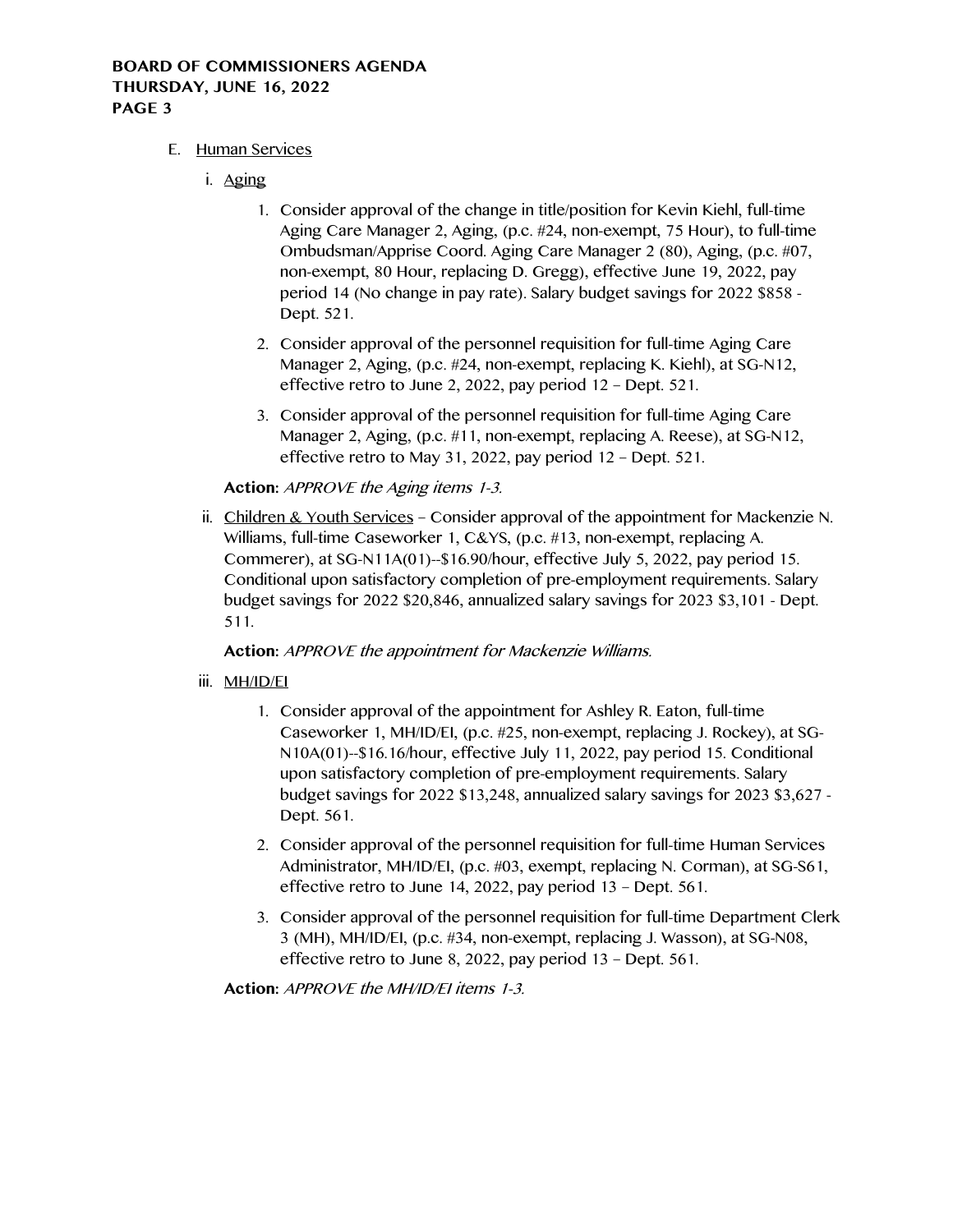4. MH/ID/EI-Drug & Alcohol – Consider approval of the promotion/change in title/department for Christopher Baughman from full-time Corrections Officer, Correctional Facility, (p.c. #46, non-exempt, 80 Hour), at SG-N10E(05)--\$23.25/hour to full-time TASC Coordinator, MH/ID/EI-Drug & Alcohol, (p.c. #07, non-exempt, 75 Hour, replacing P. Sheckler), at SG-N12E(05)--\$19.08/hour, effective July 3, 2022, pay period 15 – Dept. 562.

# **Action:** APPROVE the promotion/change in title/department for Christopher Baughman.

# iv. Transportation

- 1. Consider approval of the appointment for Josef F. Kerschner, full-time Vehicle Operator, Transportation, (p.c. #14, non-exempt, replacing S. Watson), at SG-N04A(01)--\$12.42/hour, effective June 21, 2022, pay period 14. Conditional upon satisfactory completion of pre-employment requirements. Salary budget impact for 2022 \$2,057, annualized salary savings for 2023 \$839 - Dept. 531.
- 2. Consider approval of the appointment for Scott A. Gettig, full-time Vehicle Operator 80%, Transportation, (p.c. #32, non-exempt, replacing M. Wasilko), at SG-N04A(01)--\$12.42/hour, effective June 21, 2022, pay period 14. Conditional upon satisfactory completion of pre-employment requirements. Salary budget savings for 2022 \$15,916, annualized salary savings for 2023 \$6,228 - Dept. 531.
- 3. Consider approval of the personnel requisition for full-time Vehicle Operator, Transportation, (p.c. #08, non-exempt, replacing W. Askey), at SG-N04, effective retro to June 13, 2022, pay period 13 – Dept. 531.

**Action:** APPROVE the Transportation items 1-3.

- F. Public Defender
	- i. Consider approval of the personnel requisition for full-time Law Clerk, Public Defender, (p.c. #15, non-exempt, replacing R. Bain), at SG-N16, effective retro to June 12, 2022, pay period 13 – Dept. 132.
	- ii. Consider approval of the appointment for Kimberly M. Lennox, full-time Law Clerk, Public Defender, (p.c. #15, non-exempt, replacing R. Bain), at SG-N16A(01)-- \$21.19/hour, effective August 22, 2022, pay period 18. Conditional upon satisfactory completion of pre-employment requirements. Salary budget savings for 2022 \$19,839, annualized salary savings for 2023 \$6,228 - Dept. 132.

# **Action:** APPROVE the Public Defender items i-ii.

G. Tax Collection – Consider approval of the lateral transfer/change in title/department for Jennifer Wasson, from full-time Department Clerk 3 (MH), MH/ID/EI, (p.c. #34, nonexempt), to full-time Department Clerk 3 (75), Tax Collection, (p.c. #05, non-exempt, replacing L. Repasky), effective June 19, 2022, pay period 14 (No change in pay rate). Salary budget savings for 2022 \$9,171 - Dept. 122.

**Action:** APPROVE the lateral transfer/change in title/department for Jennifer Wasson.